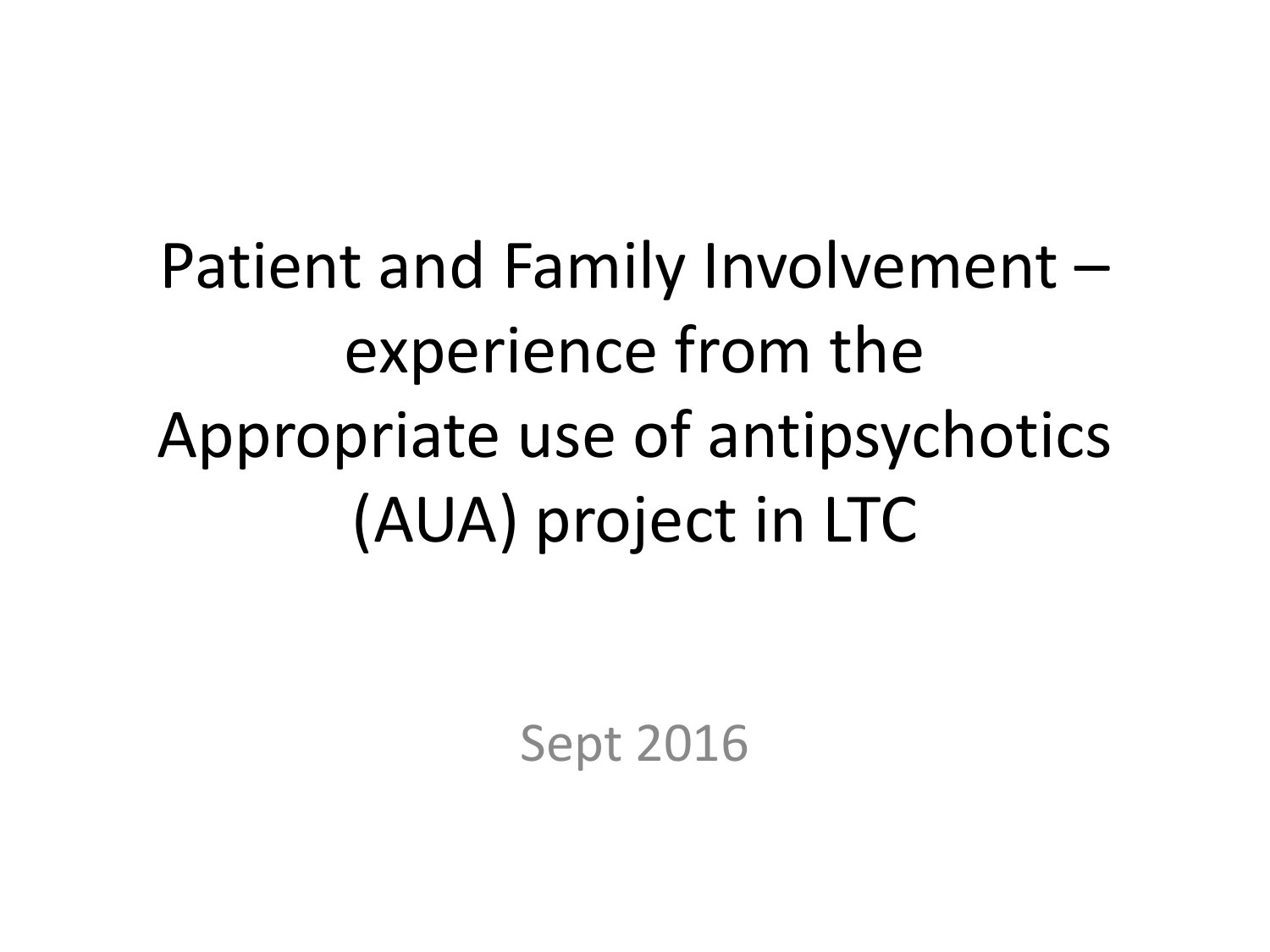# AHS: Patient/Family involvement

**"Upstream" (planning)** 

**"Downstream" (clinical practice)**

### **Patient Engagement**:

• include the patient/family perspective when planning health care delivery (AUA project implementation)

### **Patient Centred Care**:

- implement practices that enhance the patient experience and improve key outcomes
- gain the patient/family perspective at the point of care
	- Inclusion
	- Responsiveness
	- Partnering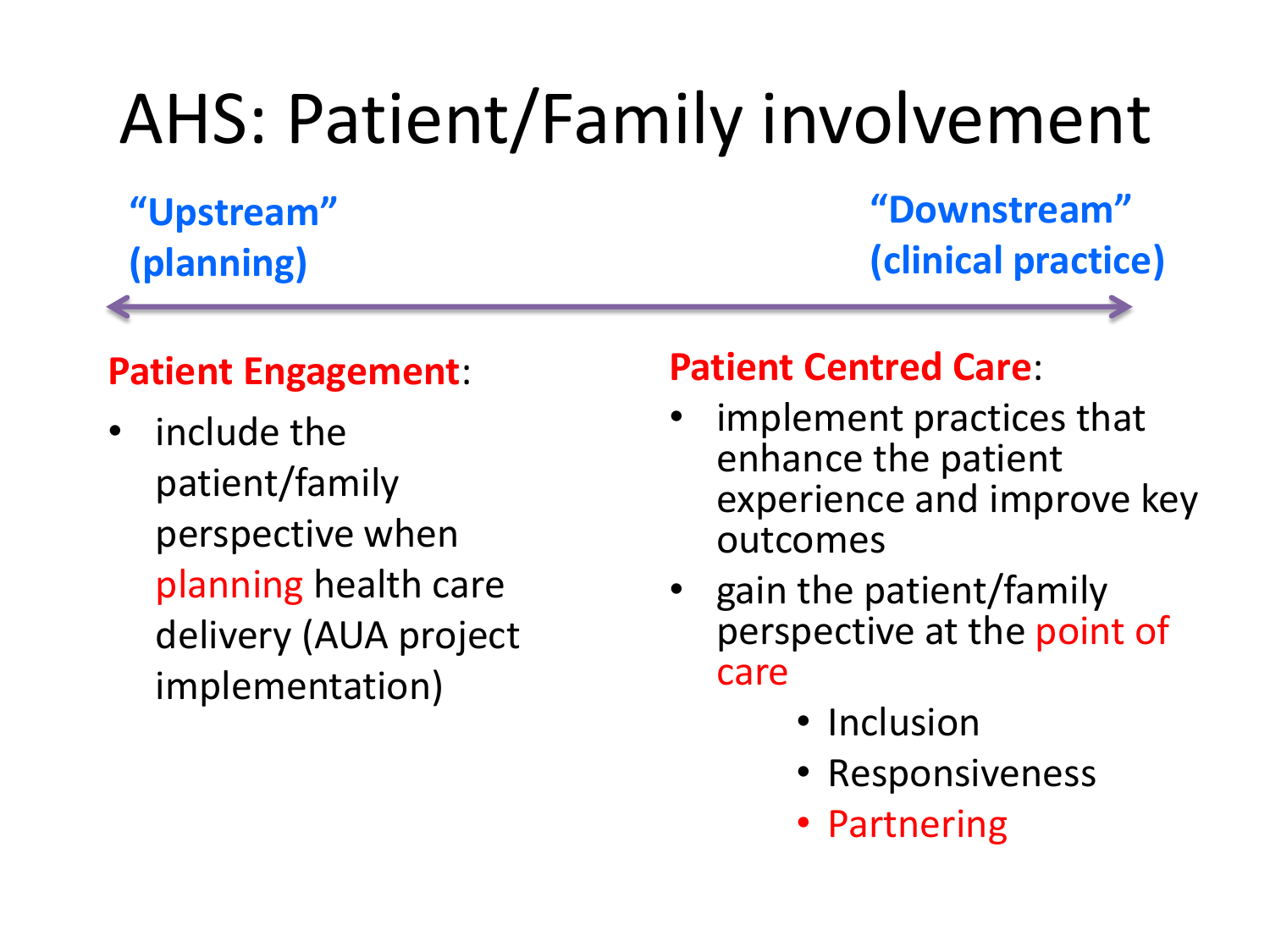# What are Antipsychotics?

- Medications designed to treat psychosis (hallucinations/delusions)
- VERY helpful/necessary for:
	- chronic mental health conditions (**Schizophrenia**; some types of depression, etc.)
	- Short term for distressing psychosis (e.g. delirium)
- Commonly used to **'manage' behaviours** in people with dementia (chemical/pharmacologic restraint) risperdal; seroquel; zyprexa
- Clearly established **evidence of harm** when used for long-term in older people with dementia
	- Death: strokes/pneumonia; falls, decreased ability to communicate/engage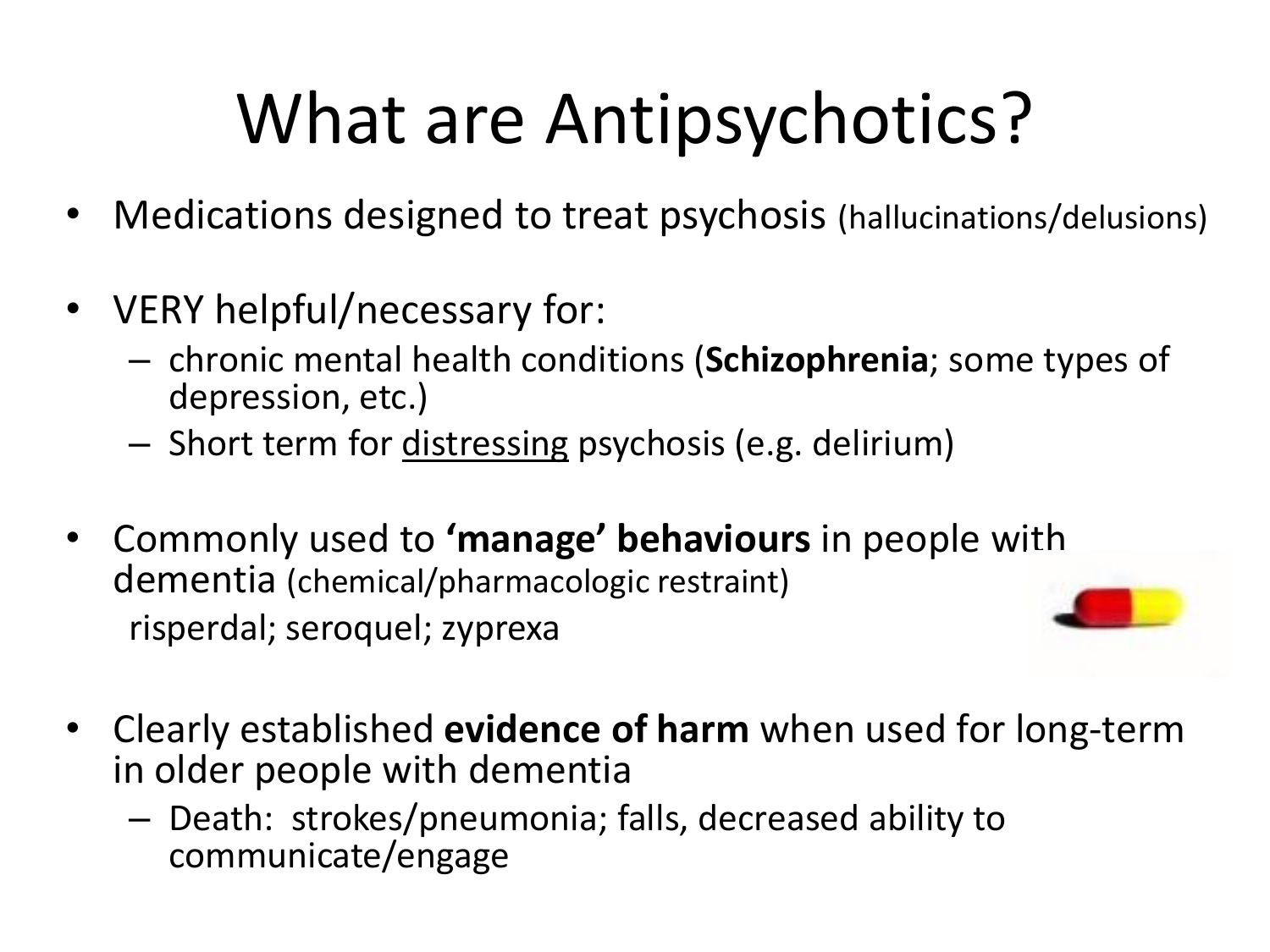## AUA: a project in 4 phases

### Phase 1 (2012-13) Plan/Develop resources

- **AUA Steering** Committee
- **AUA Guideline**  Expert Advisory Group
- **AUA Toolkit** of resources working group
- **Outcome Evaluation** working group

### Phase 2 (2013-14) Start Small

- 11 **Early Adopter Sites** (EAS)
- Innovation Collaborative
- 50% reduction in residents on meds

### Phase 3 (2014-15) Scale and Spread

– **Provincial implementation** to all 170 LTC sites in province (Innovation Collaborates and Education)

## Phase 4 (2015-16) Sustainability

- Two additional LWs (Sleep and Delirium on Dementia)
- Trail resources in Supportive Living





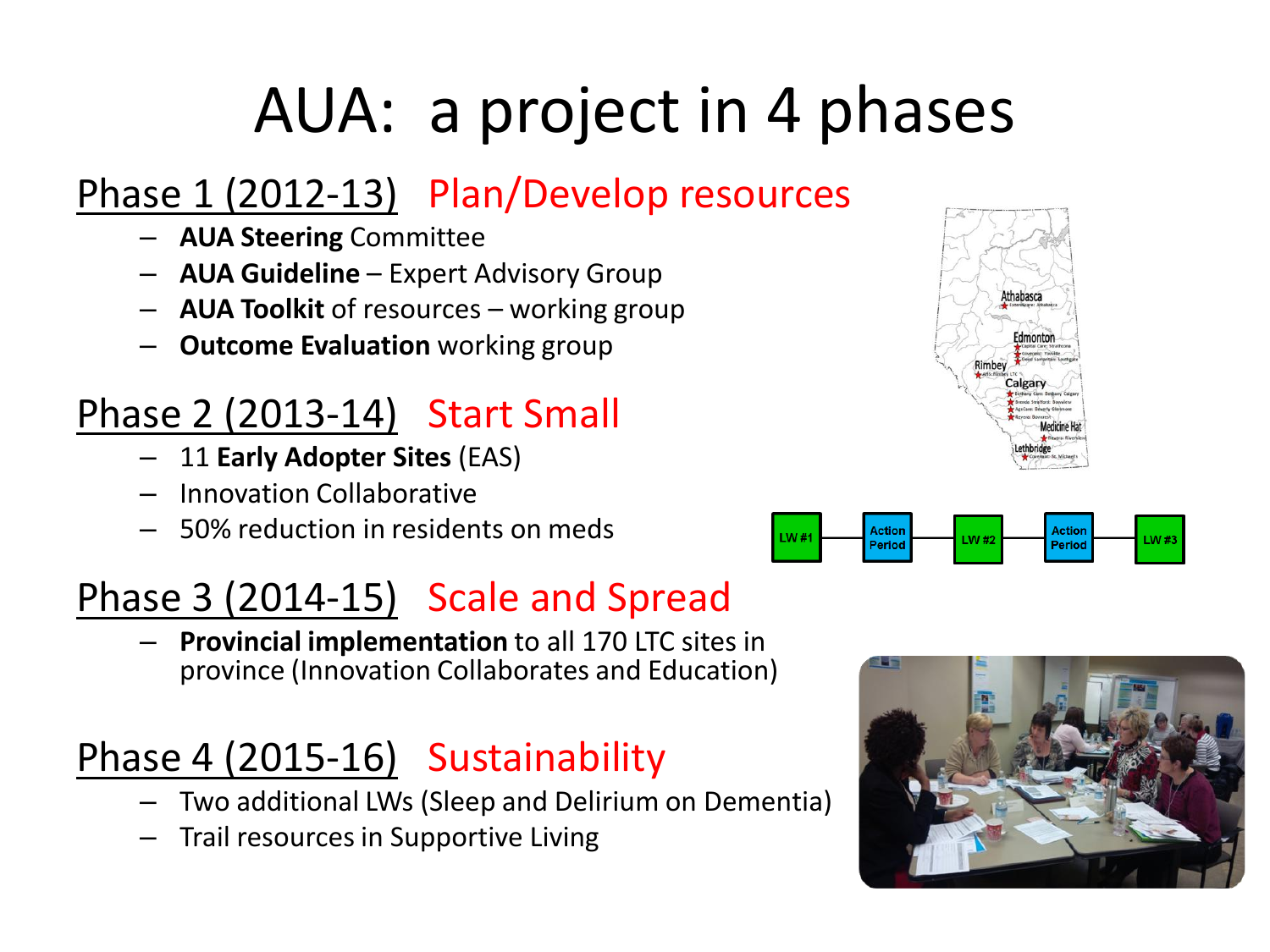## Summary: Family engagement in AUA

| <b>Appropriate Use of</b><br><b>Antipsychotics (AUA)</b><br><b>Project stages</b>                    | Engaging family $-$<br>project level -<br>planning/feedback                                        | <b>Engaging</b><br>family at site<br>level in AUA<br>project   | <b>Skilling LTC staff to engage</b><br>family                                                                                                          | <b>Engaging family about</b><br>antipsychotic use in LTC<br>sites                                                                      |
|------------------------------------------------------------------------------------------------------|----------------------------------------------------------------------------------------------------|----------------------------------------------------------------|--------------------------------------------------------------------------------------------------------------------------------------------------------|----------------------------------------------------------------------------------------------------------------------------------------|
| Phase 1:<br>- AUA steering ctte<br>- AUA Guideline<br>- AUA Toolkit (staff)<br>- MyHealth.Alberta.ca | <b>Family Advisor on</b><br><b>AUA Steering</b><br>committee                                       |                                                                | Developed Staff module on<br>engaging family and<br>resources to use at site                                                                           | Consent required in<br>Guideleine<br>Developed:<br>- Family resources                                                                  |
| Phase 2:<br>11 EAS LTC sites                                                                         | Family reps invited<br>3 family reps<br>(posters, letters,<br>interviews, etc.)                    | Media stories                                                  | LW#1 - med review steps<br>$LW#2 - why$ engage family?<br>$LW#3$ – resources for family<br>engagement                                                  | Engage in care-planning<br>around responsive<br>behaviours                                                                             |
| Phase 3:<br>170 LTC sites                                                                            | <b>Family focus groups</b><br>held to get feedback on<br>the family resources<br>(lead by PERG)    | Letters<br>phone calls<br>Present to<br><b>Family Councils</b> | LW#1: stakeholder (families<br>at site); med review,<br>consent; MEASURE family<br>engagement<br>LW#2: FAMILY resources<br>LW#3: meaningful activities | <b>AUA OUTCOME</b><br>Evaluation: family<br>reported improved<br>resident Quality of Life,<br>participate in medication<br>discussions |
| Phase 4:<br>Sustainability                                                                           | Presentations made to<br>family councils; Family<br>advisor collaborated in<br>planning LW content | Sites asked to<br>invite family to<br><b>LWs</b>               | LW#4: Sleep - decrease<br>sleeping pills<br>LW#5: prevent delirium                                                                                     | <b>Encouraged sharing</b><br>resources with family                                                                                     |
| <b>SPREAD: EAS for</b><br><b>Supportive Living (SL)</b>                                              | Sites asked to invite<br>family rep involvement                                                    | Letters<br><b>Family Councils</b>                              | LW#1, LW#2, LW#3, LW#4,<br><b>LW#5</b>                                                                                                                 | Planning engagement for<br>provincial spread in SL                                                                                     |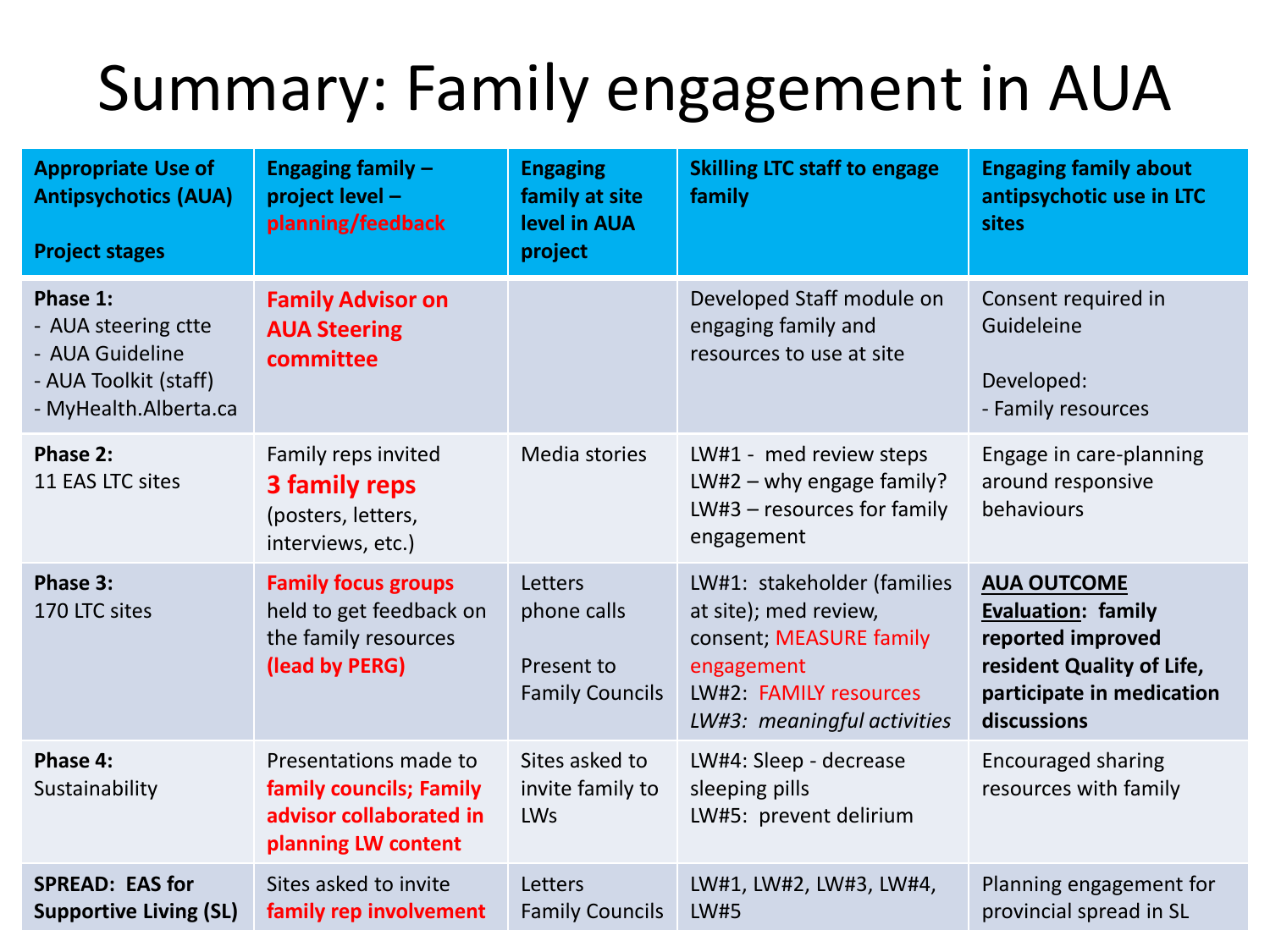# Levels of engagement

Site AUA Teams encouraged to "inform" about AUA project at site level – resources provided

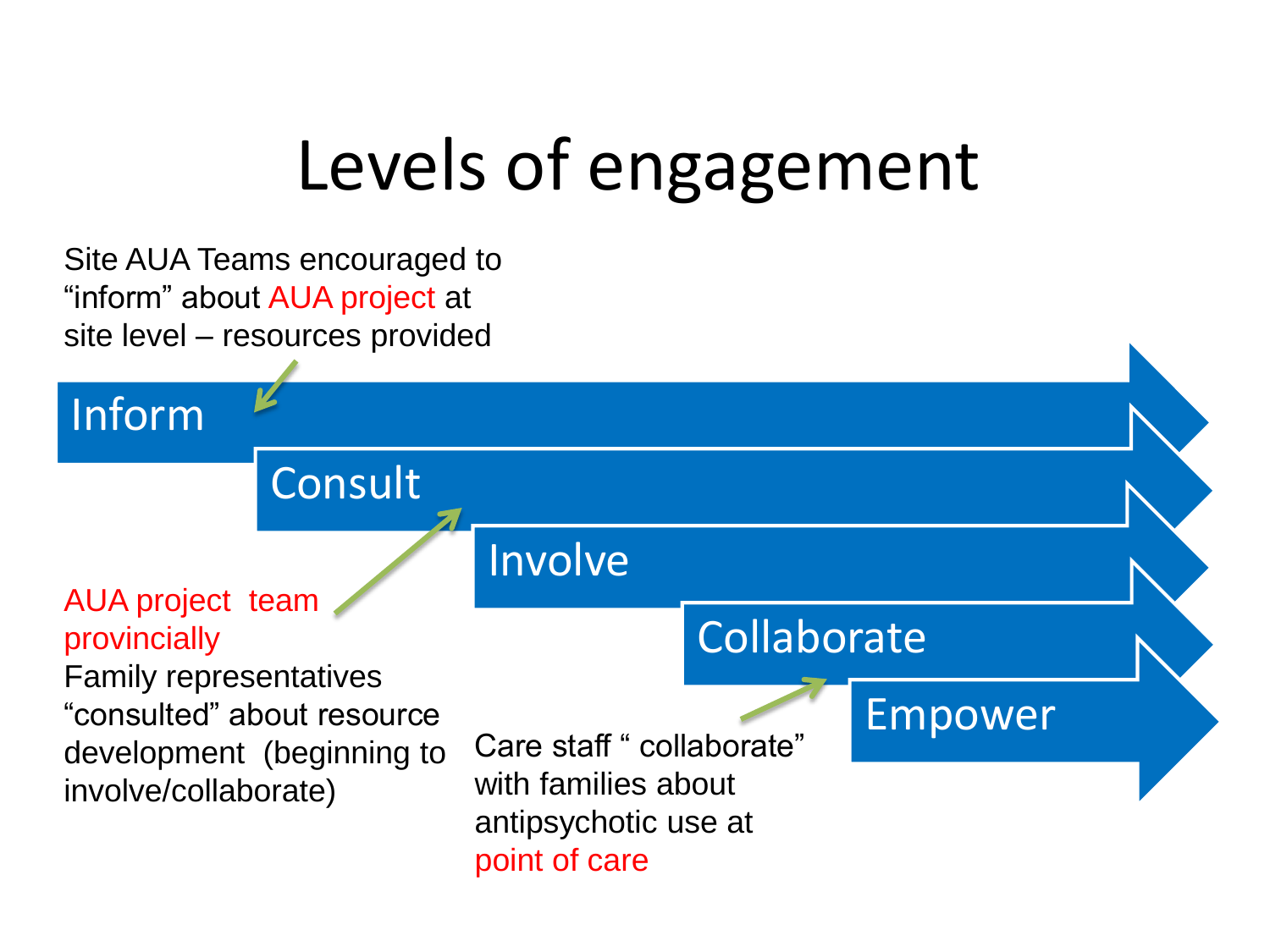# Engaging Families in PLANNING

### **Strategy**

- Encouraged sites to invite family to be on SITE implementation planning committee (phase 2)
- Project team engaged with family at project planning stage in developing resources for staff/families (phase 3/4)
- Offered family council presentations on antipsychotic medications (phase 4)

### **Lessons**

- provide more support/direction for teams regarding family advisors
- GOOD collaboration; resources suitable to share with family (not many came to sessions)
- GOOD response to presentations made to family councils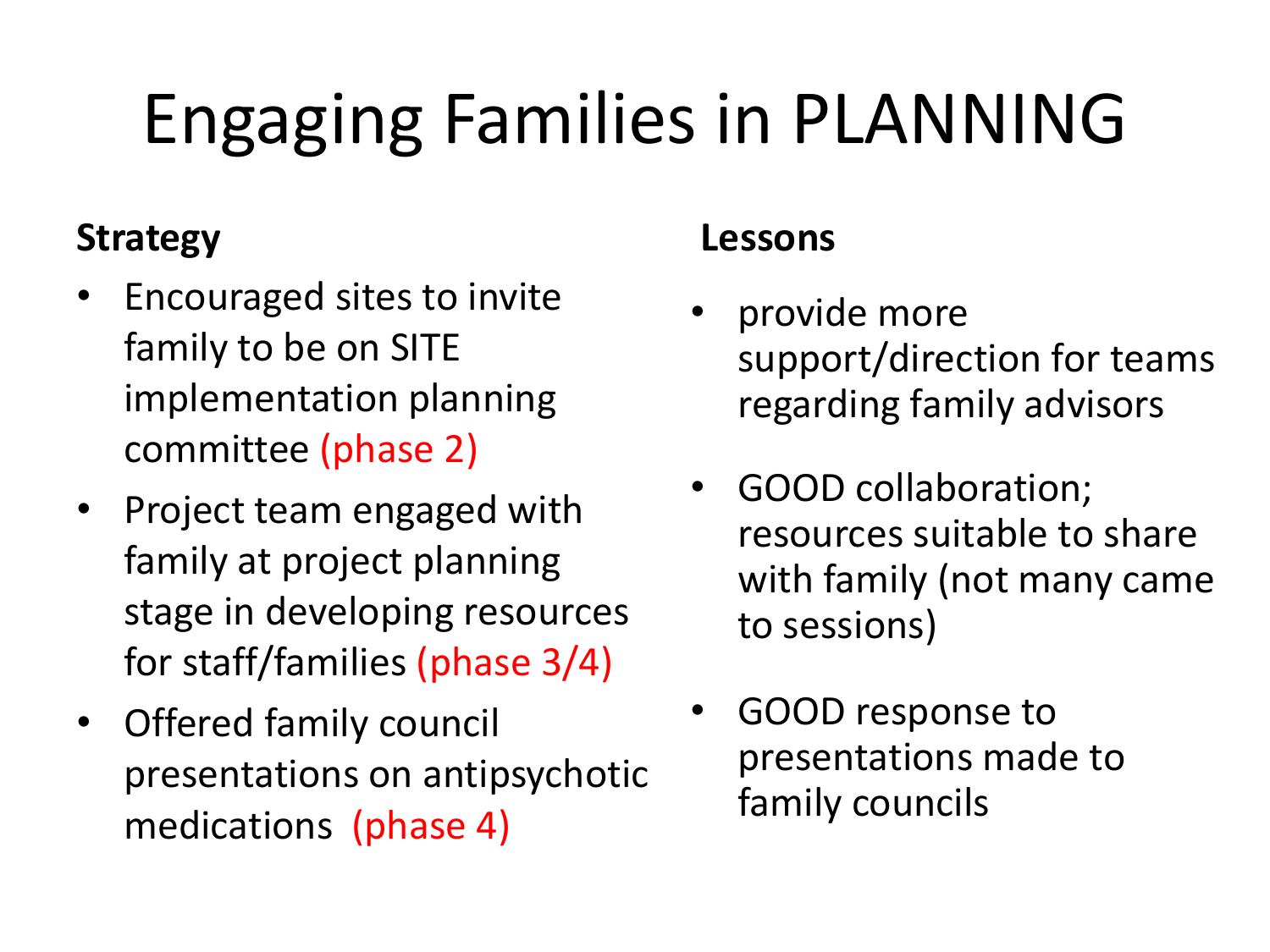# Encouraging Patient/family centred care

### **Strategy**

- Set expectation for obtaining consent in **AUA Guideline**
- Developed resources to support conversations about
	- behaviours/antipsychotics
		- Pamphlets
		- Self-study module on how to have conversations

### **Lesson**

- Not all clinicians ready to engage with family on prescription decisions (yet)
- Concern about maintaining safety in sites when behaviours put others at risk of injury
- Feedback from families: not all WANT to be involved in discussion "leave that to dr"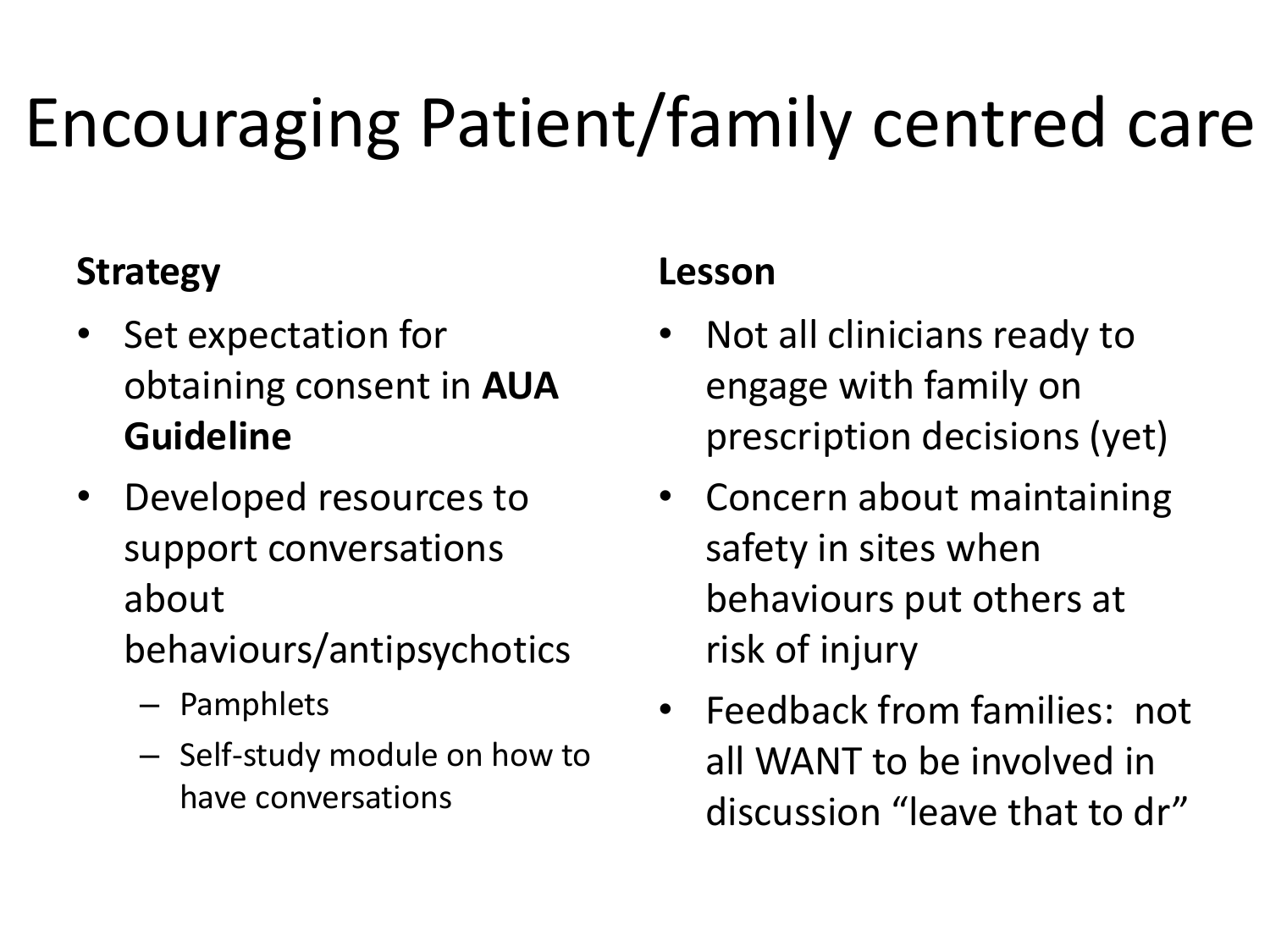## Family engagement: Lessons learned (so far)

- we are learning as we go AND trying to rolemodel and encourage good engagement in sites
- 'easiest' stage: involve families around care decisions (help with care-planning behaviours; use of antipsychotics)
- Look for the 'interested' family to engage in planning – respect their skills!
- Sitting on committees may not BEST way to use families (going to try more focus groups next)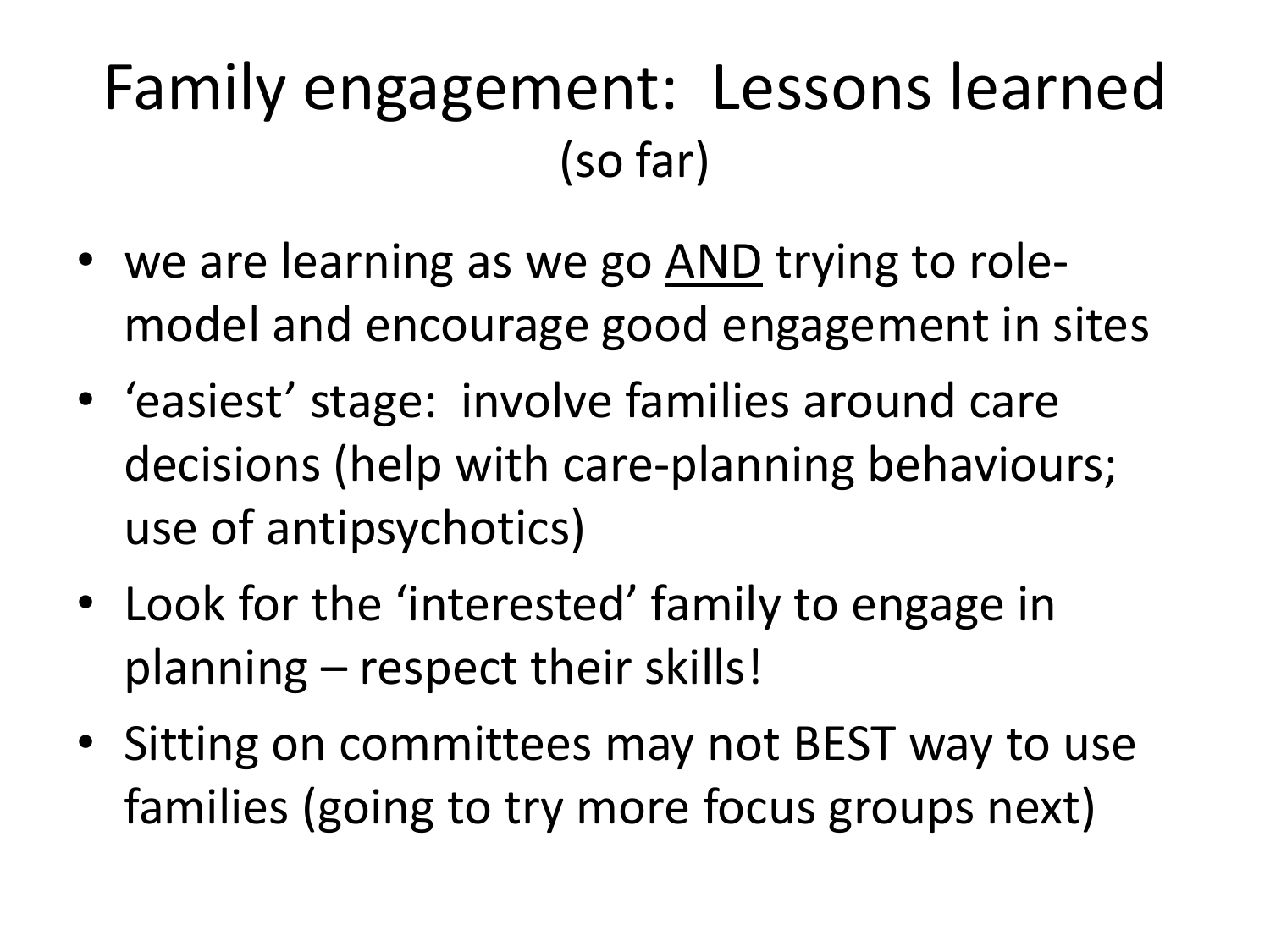# Engagement Resources

- Google: "**AUA Toolkit**" (external AHS webpage)
- Resources for staff to use to engage families about medication use/behaviours/consent
- Module for staff on engaging families in conversations about antipsychotic use

#### **Appropriate Use of Antipsychotics (AUA) Toolkit For Care Teams**

**Seniora SCN** 



The Alberts Guideline on the Appropriate Use of Antipsycholic (AUA) Medications (2013) and accompanying resources provide health care professionals with direction regarding assessment and management of responsive behaviours associated with dementia.

The AUA Toolkit Working Group reviews all resources, and will continue to identify promising and less practices for the Toolkit

The AUA project is sponsored by the Seniors Health SCN in collaboration with the Addiction and Mental Health SCN

| Are You New to AUA?                                                                                                      | <b>AUA News &amp; Ideas</b>                                                                                                                                                              | <b>Plok of the Month</b>                                                                                                                                                                     |  |  |
|--------------------------------------------------------------------------------------------------------------------------|------------------------------------------------------------------------------------------------------------------------------------------------------------------------------------------|----------------------------------------------------------------------------------------------------------------------------------------------------------------------------------------------|--|--|
| + AUA in LTC Summary<br><b>Ouestions/Feedback?</b><br>We'd love to hear from you.<br>Email sus@sha.ca                    | . Improved sleep in LTC! March 2016<br>project bulletin<br>. View more, builetin archivez<br>. Curbaide Consultations - contact us to<br>find out more<br>. Published Stories & Articles | Dementis Care Matters<br>(David Sheard) This site is well-worth<br>exploring! Check out the published articles.<br>videos and books!<br>How person-centred are you?<br><b>Appraisal Form</b> |  |  |
| <b>Resident Success Stories</b>                                                                                          | Appropriate Use of Antipsychotics (AUA)                                                                                                                                                  |                                                                                                                                                                                              |  |  |
|                                                                                                                          | Responsive Behaviours: Assessment & Care Planning                                                                                                                                        |                                                                                                                                                                                              |  |  |
|                                                                                                                          | Responsive Behaviour Prevention: Dementia Friendly Environments                                                                                                                          |                                                                                                                                                                                              |  |  |
|                                                                                                                          | Involving Families in AUA                                                                                                                                                                |                                                                                                                                                                                              |  |  |
|                                                                                                                          | Meaningful Activities                                                                                                                                                                    |                                                                                                                                                                                              |  |  |
| Alberta reducing harmful drugs to demential                                                                              | Cuality Improvement (QI) Project: Reduce Antipsychotics                                                                                                                                  |                                                                                                                                                                                              |  |  |
| patients<br>Watch the video (2:57) Global News                                                                           | CI Project: Prevent Delirium on Dementia                                                                                                                                                 |                                                                                                                                                                                              |  |  |
| Archived Success Stories                                                                                                 | CII Project: Support Sleep in Dementia                                                                                                                                                   |                                                                                                                                                                                              |  |  |
| . Dementia patients are "Coming Alive"<br>. Her eyes sparkle again<br>. New perspective for der<br><b>Concertibility</b> | Dementia Education Resources                                                                                                                                                             |                                                                                                                                                                                              |  |  |
| 1.4441400                                                                                                                |                                                                                                                                                                                          |                                                                                                                                                                                              |  |  |
| <b>About Us</b>                                                                                                          |                                                                                                                                                                                          |                                                                                                                                                                                              |  |  |
| AUA Project Background and<br>Acknowledgements                                                                           |                                                                                                                                                                                          |                                                                                                                                                                                              |  |  |
| <b>Contact Us</b>                                                                                                        |                                                                                                                                                                                          |                                                                                                                                                                                              |  |  |
| For further information:<br>sue@aha.ca                                                                                   |                                                                                                                                                                                          |                                                                                                                                                                                              |  |  |

<http://www.albertahealthservices.ca/scns/auatoolkit.aspx>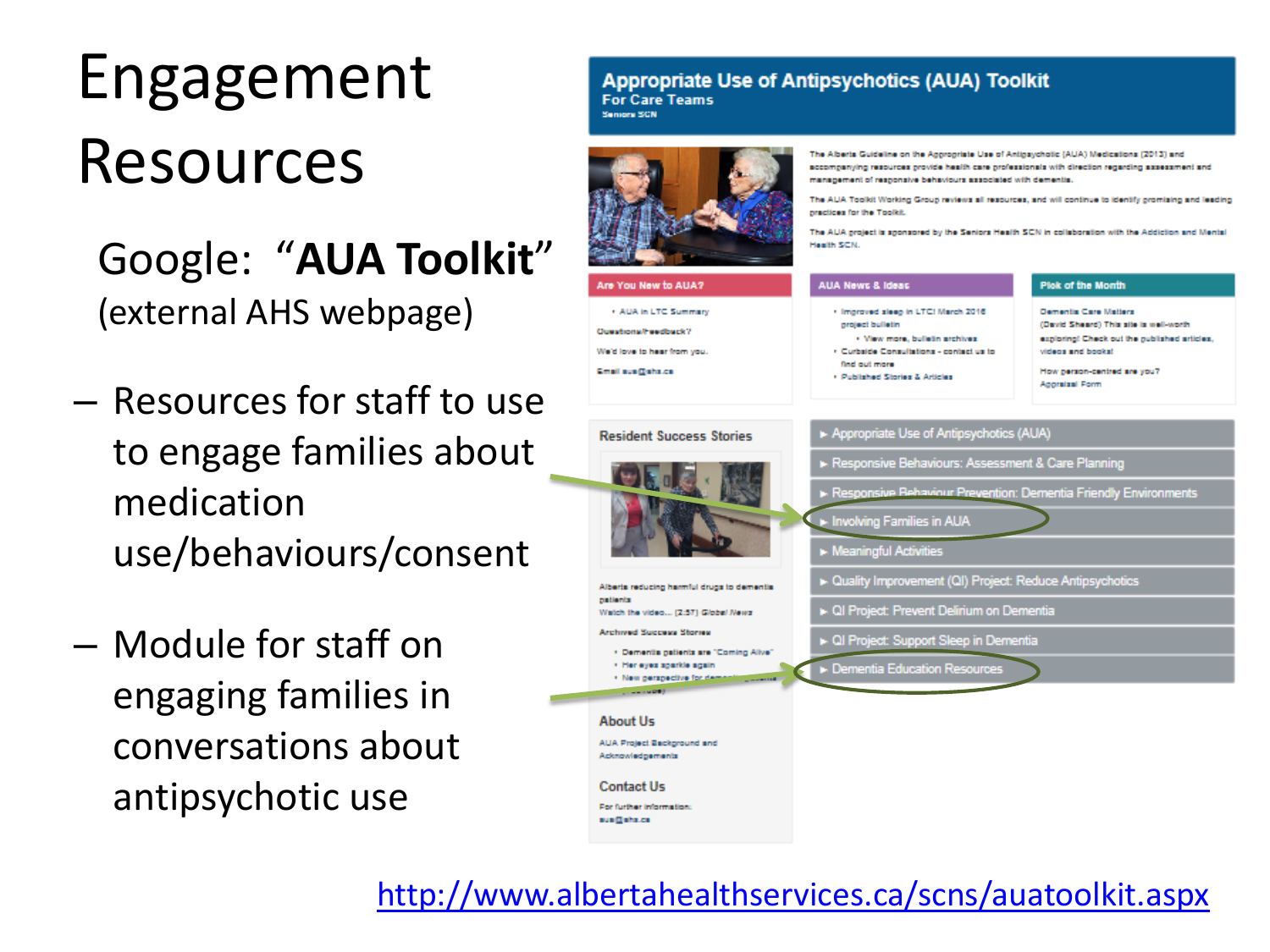# Family resources on behaviours and antipsychotic use

### MyHealth.Alberta.ca

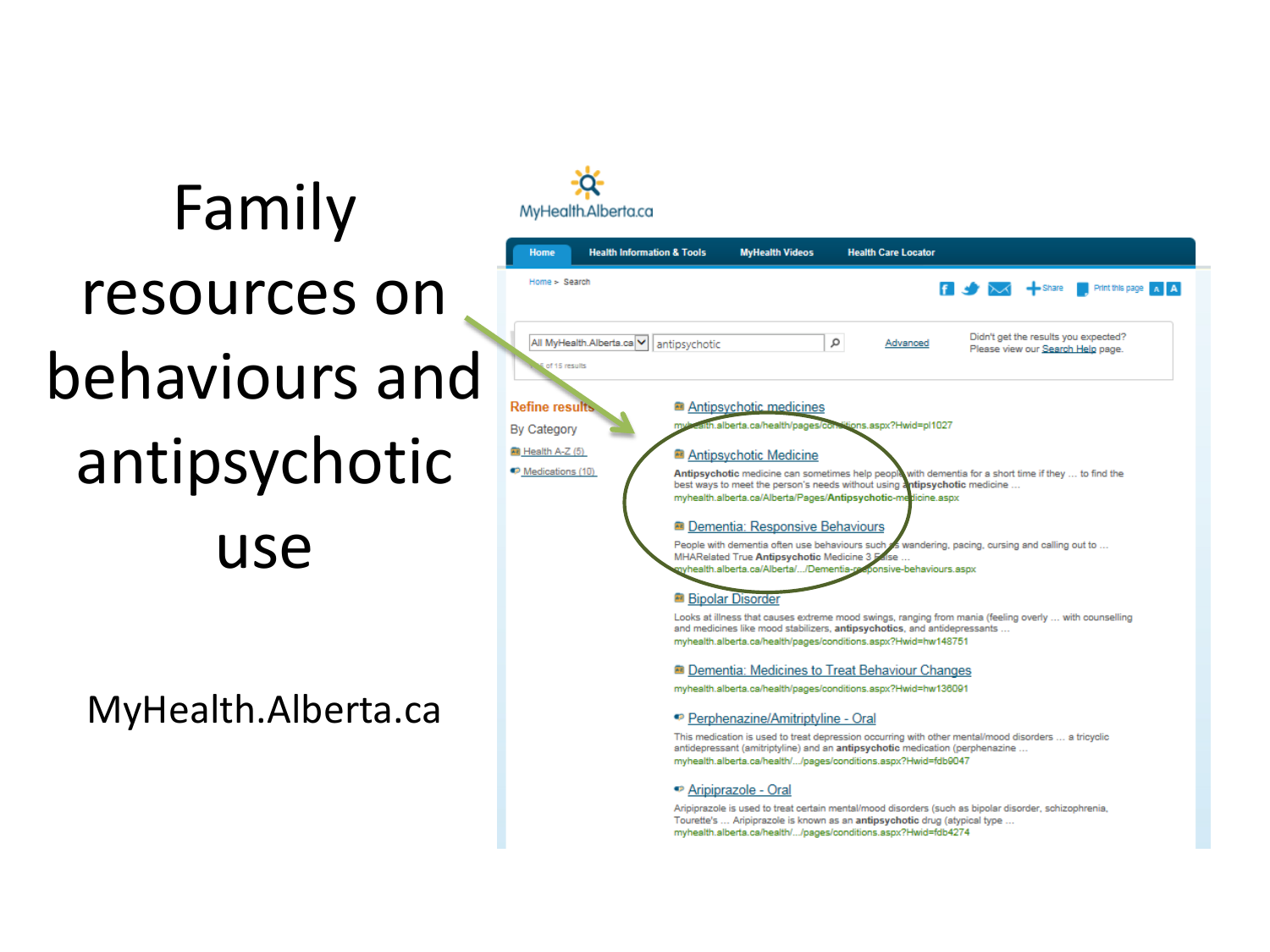# Key success factors for AUA project

- Leadership support: province, zone, sites, units
- Care Team engagement: local efforts
- Measurement: local tracking/system monitoring
- Lots of communication (project bulletins, media releases) – story telling!!!
- Resources made available to 'all' on AUA Webpage – tools/strategies developed to help with local implementation
- Family engagement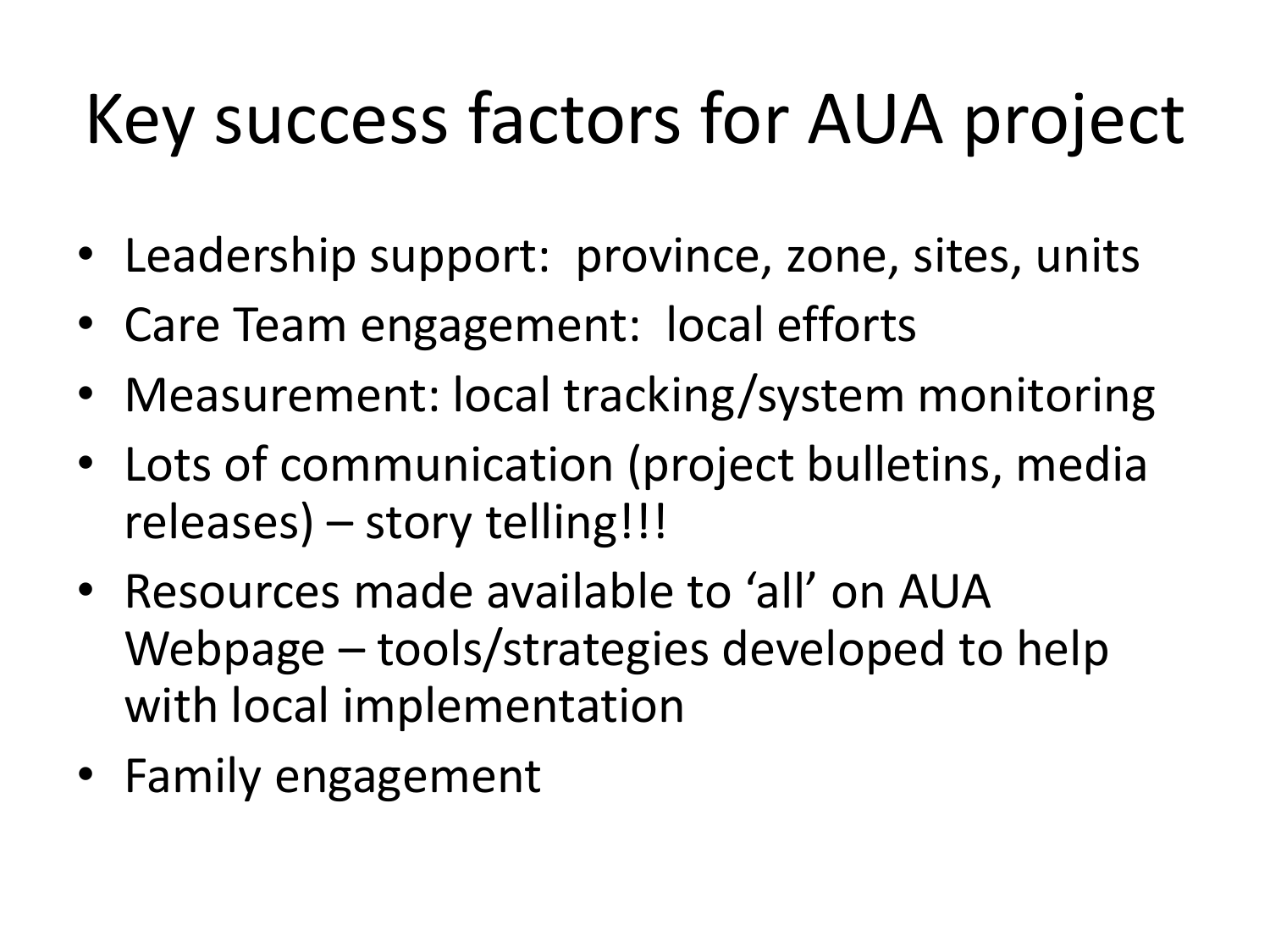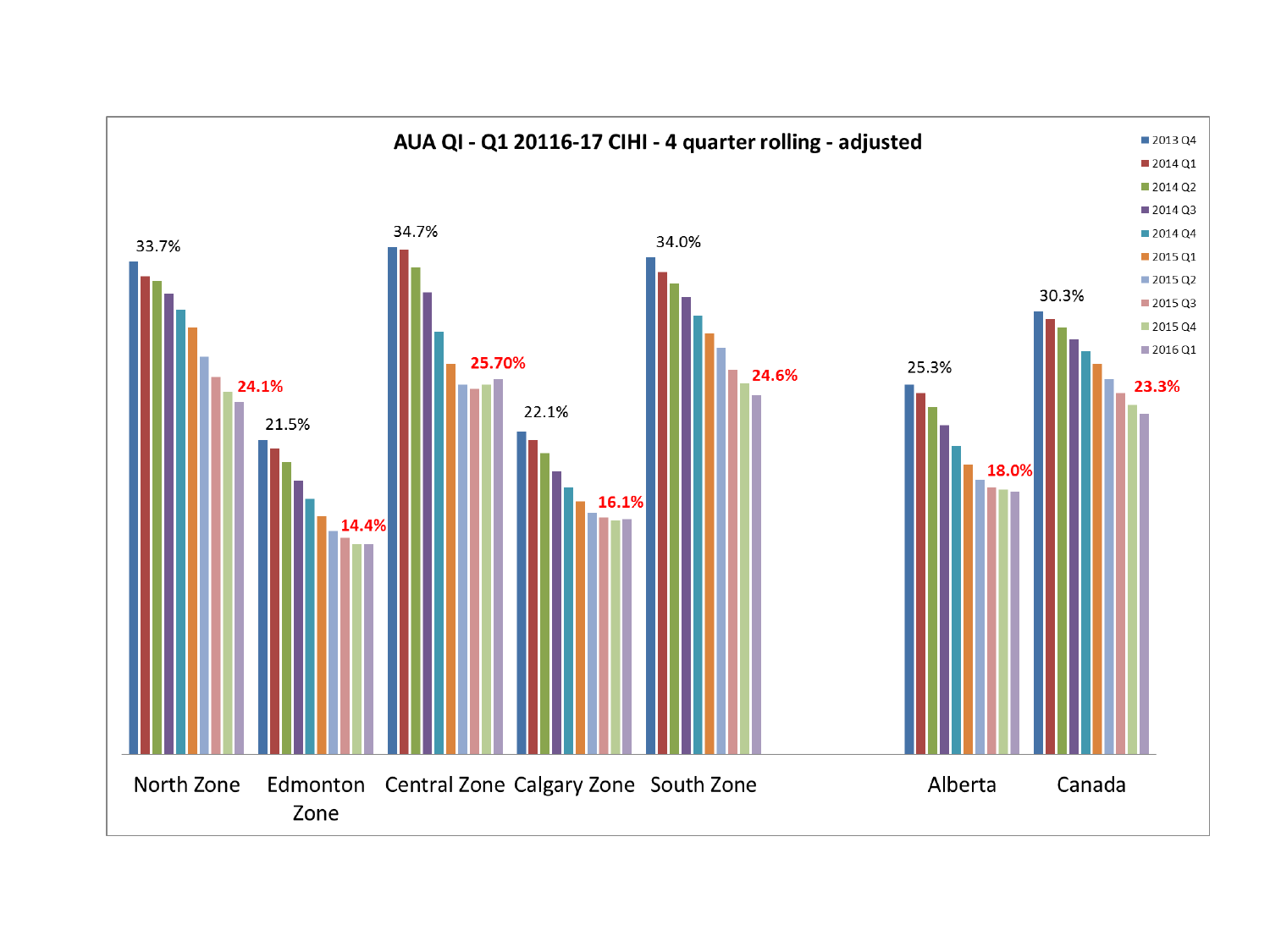# Family Presence

Troy Stooke

• Resources for families to help negotiate "being" present"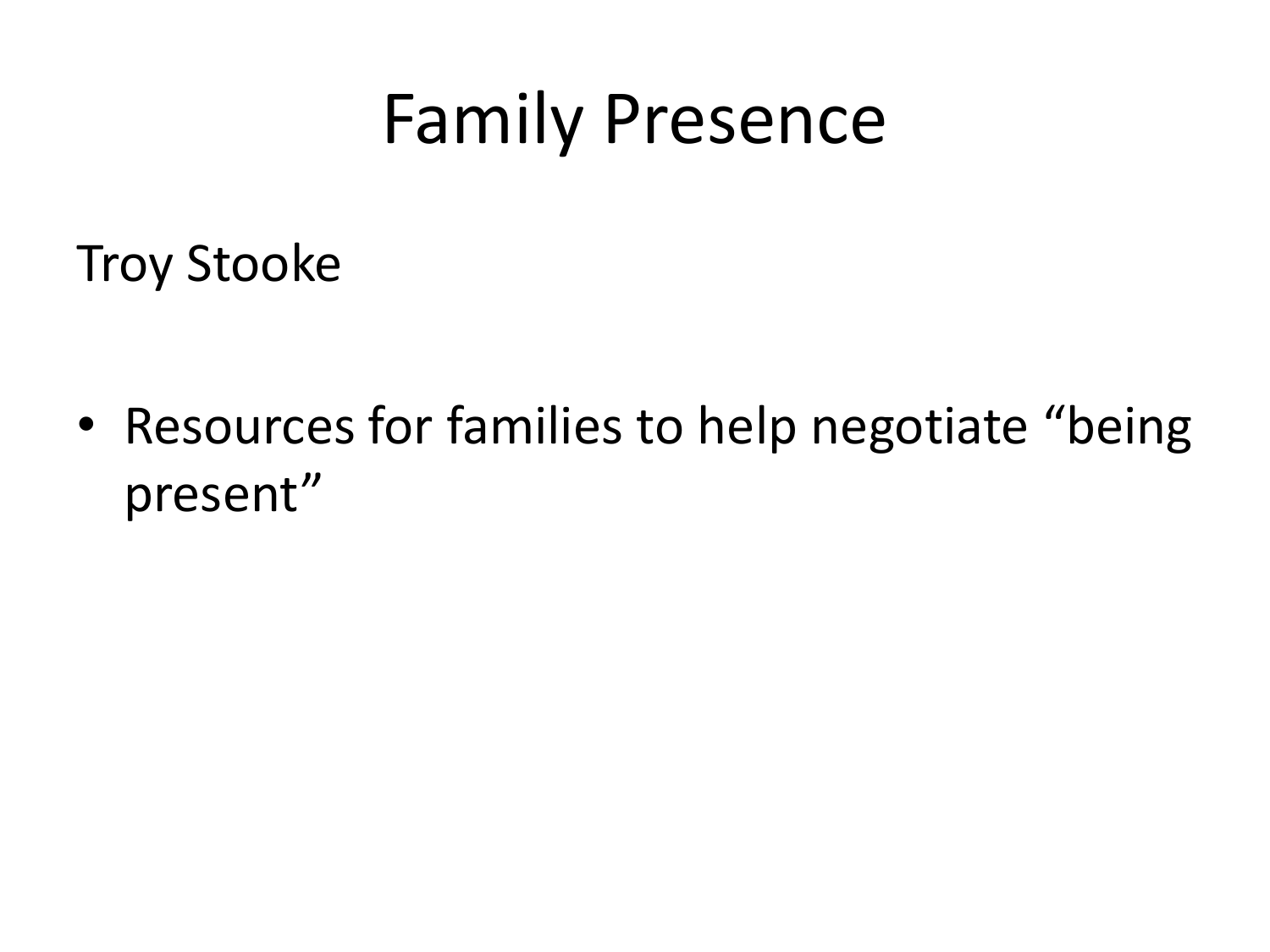### Families are more than visitors. They're partners in care.

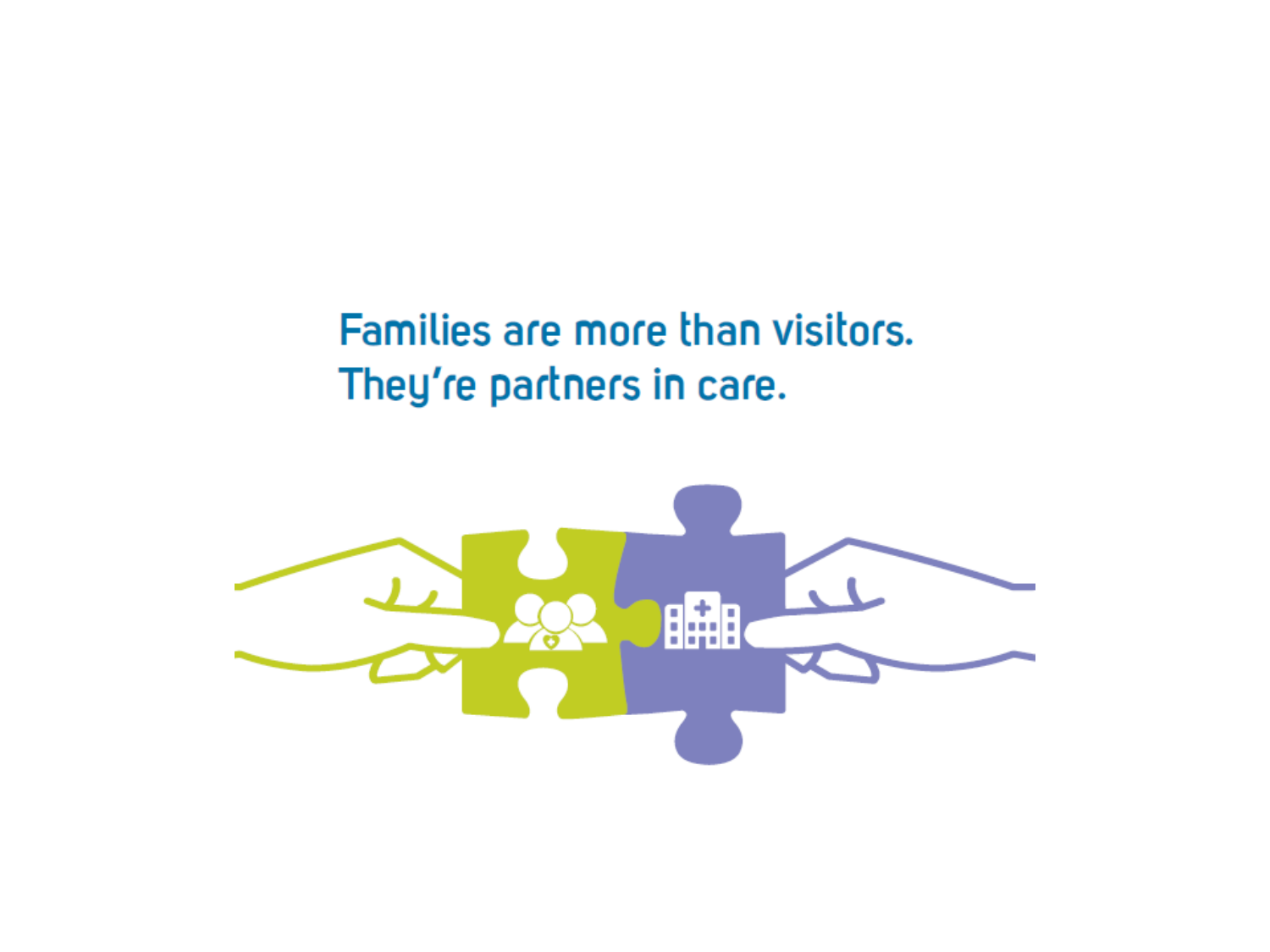#### SUGGESTIONS FOR HOW PATIENTS, FAMILIES, ADVISORS, AND CITIZENS CAN ENCOURAGE FAMILY PRESENCE



#### AT THE POINT OF CARE

- . Ask healthcare providers to use words that everyone can understand, not medical jargon. Ask that instructions are written down, and meeting materials are sent in advance.
- · Request healthcare providers pay attention to concerns expressed by patients and families.
- . Encourage practices that will enhance communication between patients, families and healthcare providers such as "NOD" (Name, Occupation, Duties) and "Teach Back" (e.g. "Can you tell me in your own words how you would explain what we've talked about, to a friend).

#### **ORGANIZATIONS**

- . Suggest that healthcare organizations update policies and practices to enable family presence, access, or rooming-in 24/7 (for the support person) versus visiting hours (for quests).
- . Ask healthcare providers about practices that increase patient and family participation as partners in care. Some examples are:
	- > "Shared decision-making" a collaborative process that allows patients and their providers to make healthcare decisions together.
	- > Family sharing the patient's cultural, emotional and spiritual preferences
	- Family Presence at assessments, or hospital "rounds", or care planning meetings
	- The opportunity (not the responsibility) for family to help with routine or comfort care
	- Staff support and quidelines for families to be present during difficult, painful or invasive procedures. during critical illness, as well as pre-and post-operatively.
- . Find out how patients and families are acknowledged and included in conversations about care, safety, quality improvement, service planning as well as system design, research and evaluation.
- . Discover the best 'point person' to have these discussions with, it could be a health care provider or manager, a patient representative, a patient/family advisory council, a patient experience department, or quality improvement team.



#### **SUPPORT AND RESOURCES**

- . Find out about the ways your local healthcare organization listens to patients including the process for concerns or compliments and/or a patient and family advisory committee.
- . Learn about other resources from the institute for Patient- and Family- Centered Care such as the Family Presence Guide: Better Together Pocket Guide for Families.
- . The Canadian Foundation for Healthcare Improvement has a full toolkit.
- · Learn how Better Together can help you!